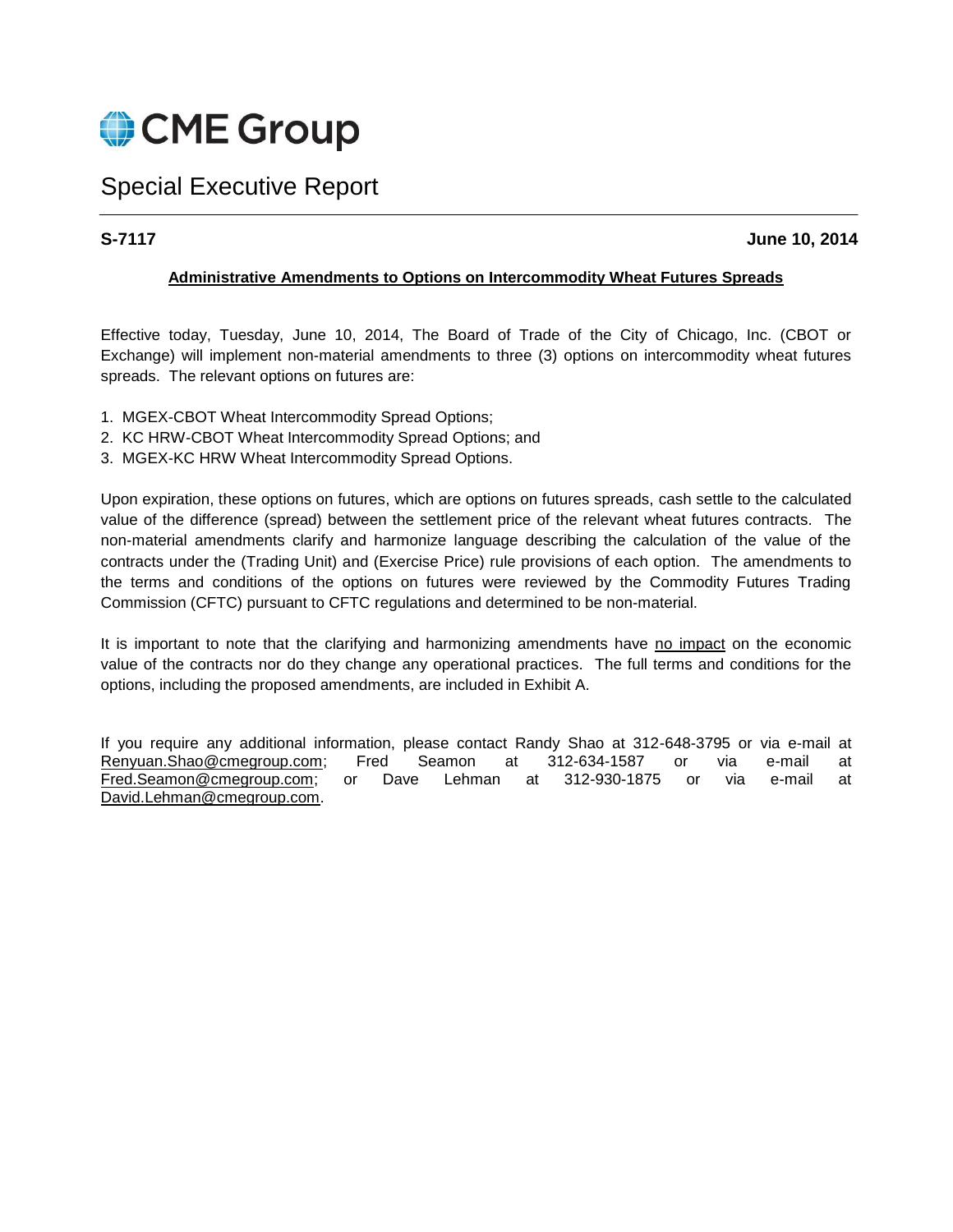# **EXHIBIT A**

#### **Chapter 14E**

#### **MGEX-CBOT Wheat Intercommodity Spread Options (Terms and Conditions) 14E00. SCOPE OF CHAPTER**

This chapter is limited in application to put and call options on MGEX-CBOT Wheat Intercommodity spreads. In addition to the rules of this chapter, transactions in MGEX-CBOT Wheat Intercommodity spread options shall be subject to the general rules of the Exchange insofar as applicable.

# **14E01. OPTIONS CHARACTERISTICS**

# **14E01.A. Contract Months**

Trading in MGEX-CBOT Wheat Intercommodity spread options may be scheduled in such months as determined by the Exchange.

# **14E01.B.** Trading **Trading Unit**

One MGEX-CBOT Wheat Intercommodity spread option reflects the difference between the settlement price of one (1) MGEX Wheat futures contract of a specified contract month on the Minneapolis Grain Exchange, Inc, and one (1) opposing CBOT Wheat futures contract of a specified contract month on the Board of Trade of the City of Chicago, Inc.

The MGEX-CBOT Wheat Intercommodity spread is calculated in cents/bushel as:

MGEX Wheat futures price in cents/bu – CBOT Wheat futures price in cents/bu.

### **14E01.C. Minimum Fluctuations**

The premium for MGEX-CBOT Wheat Intercommodity spread options shall be in multiples of one-eighth (1/8) of one cent per bushel, or six dollars and twenty five cents (\$6.250) per contract.

However, a position may be initiated or liquidated in MGEX-CBOT Wheat Intercommodity spread options at premiums ranging from \$1.00 to \$6.00, in \$1.00 increments per option contract.

#### **14E01.D. Trading Hours**

The hours for trading of MGEX-CBOT Wheat Intercommodity spread options contracts shall be determined by the Exchange. MGEX-CBOT Wheat Intercommodity spread options shall be opened and closed for all months and strike prices simultaneously.

#### **14E01.E. Exercise Prices**

Trading shall be conducted for put and call options with strike prices in integral multiples of five cents per bushel per MGEX-CBOT Wheat Intercommodity spread option. At the commencement of trading for such option contracts, the following strike prices shall be listed: one with a strike price closest to the difference between the previous day's specified MGEX-CBOT Wheat Intercommodity spread settlement prices (the atthe-money strike); the next ten consecutive higher and the next ten consecutive lower strike prices from the at-the-money strikeclosest to the previous day's MGEX-CBOT Wheat Intercommodity spread settlement

price. If the difference between the previous day's settlement prices is midway between two strike prices, the closest price shall be the larger of the two. New strike prices will be added through time to assure ten strikes above and below the at the money strike. When a new strike price is added for an option contract month, the same strike price will be added to all option contract months for which that strike price is not already listed. All strikes will be listed prior to the opening of trading on the following business day. Upon demand and at the discretion of the Exchange, new out-of-current-range strike prices at regularly defined intervals may be added for trading on as soon as possible basis.

The Exchange may modify the procedures for the introduction of strikes as it deems appropriate in order to respond to market conditions.

# **14E01.F. Position Limits, Exemptions, Position Accountability and Reportable Levels**

The applicable position limits and/or accountability levels, in addition to the reportable levels, are set forth in the Position Limit, Position Accountability and Reportable Level Table in the Interpretations & Special Notices Section of Chapter 5.

A Person seeking an exemption from position limits for bona fide commercial purposes shall apply to the Market Regulation Department on forms provided by the Exchange, and the Market Regulation Department may grant qualified exemptions in its sole discretion.

Refer to Rule 559 for requirements concerning the aggregation of positions and allowable exemptions from the specified position limits.

# **14E01.G. Reserved**

**14E01.H. Reserved** 

**14E01.I. Termination of Trading**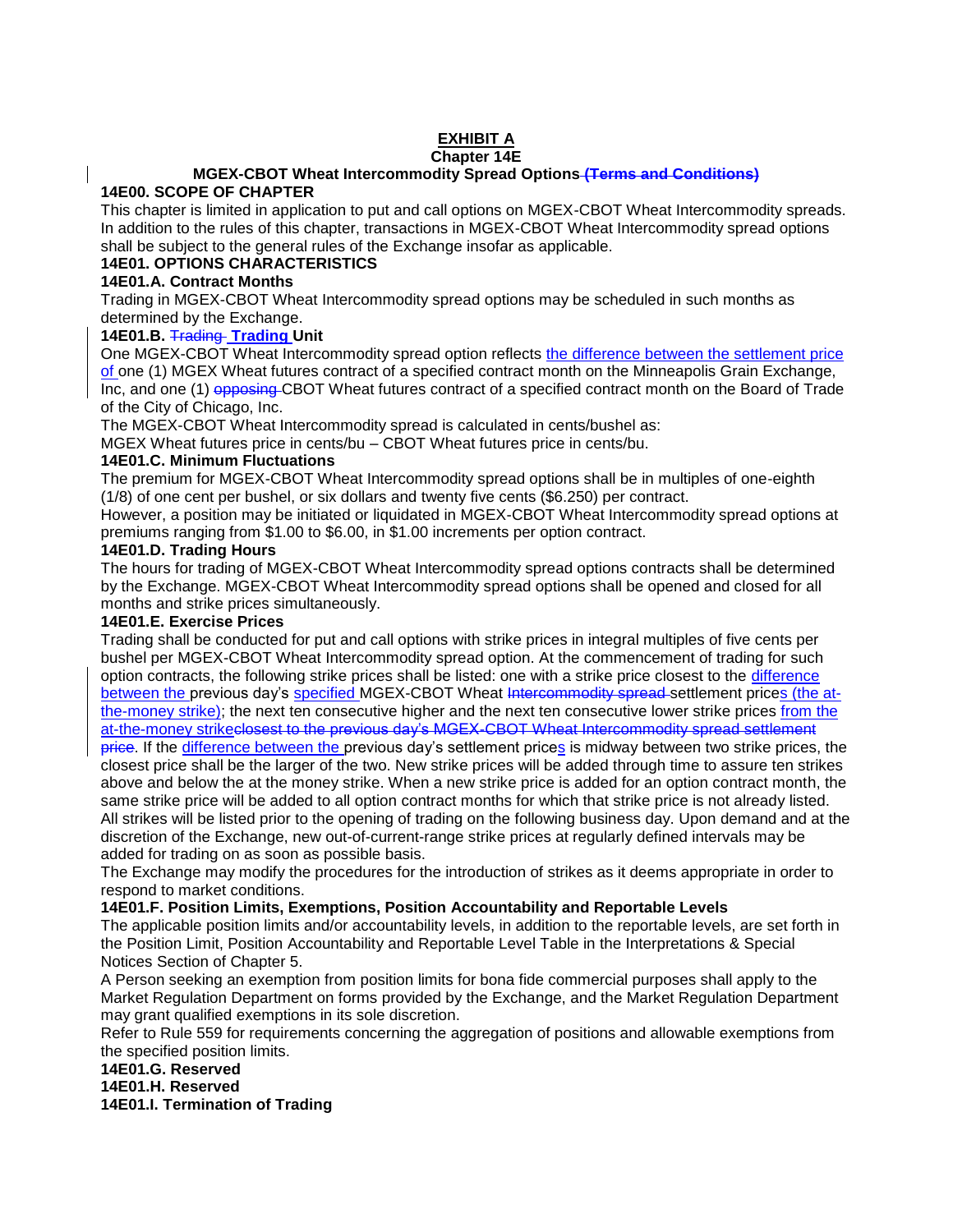Subject to the provisions of rule  $14E \times 01$ . D no trades in MGEX-CBOT Wheat Intercommodity spread options expiring in the current month shall be made after the close of trading of the open outcry trading session on the day identical to the expiration of standard CBOT Wheat options and standard MGEX wheat options. Therefore, expiration will occur on the last Friday which precedes by at least two business days, the last business day of the month preceding the option month. If such Friday is not a business day, the last day of trading shall be the business day prior to such Friday. For example, the July MGEX-CBOT Wheat Intercommodity spread option (July MGEX wheat minus July CBOT wheat) will expire on the last Friday which precedes by at least two business days the last business day of June; the December-December MGEX-CBOT Wheat Intercommodity spread option (December MGEX wheat minus December CBOT wheat) will expire on the last Friday which precedes by at least two business days the last business day of November.

# **14E01.J. Contract Modification**

Specifications shall be fixed as of the first day of trading of a contract except that all options must conform to government regulations in force at the time of exercise. If the U.S. government, an agency, or duly constituted body thereof issues an order, ruling, directive, or law inconsistent with these rules, such order, ruling, directive, or law shall be construed to become part of the rules and all open and new options contracts shall be subject to such government orders.

# **14E02. EXERCISE**

MGEX-CBOT Wheat Intercommodity spread options will be cash settled on expiration day.

MGEX-CBOT Wheat Intercommodity spread options cannot be exercised at any time during the life of the option.

**14E03. [RESERVED]** 

# **14E04. RESERVED**

#### **14E05. OPTION PREMIUM FLUCTUATION LIMITS**

There are no option premium limits during any day for MGEX-CBOT Wheat Intercommodity Spread options. **14E06. PAYMENT OF OPTION PREMIUM** 

The option premium must be paid in full by each clearing member to the Clearing House and by each option customer to his futures commission merchant at the time that the option is purchased, or within a reasonable time after the option.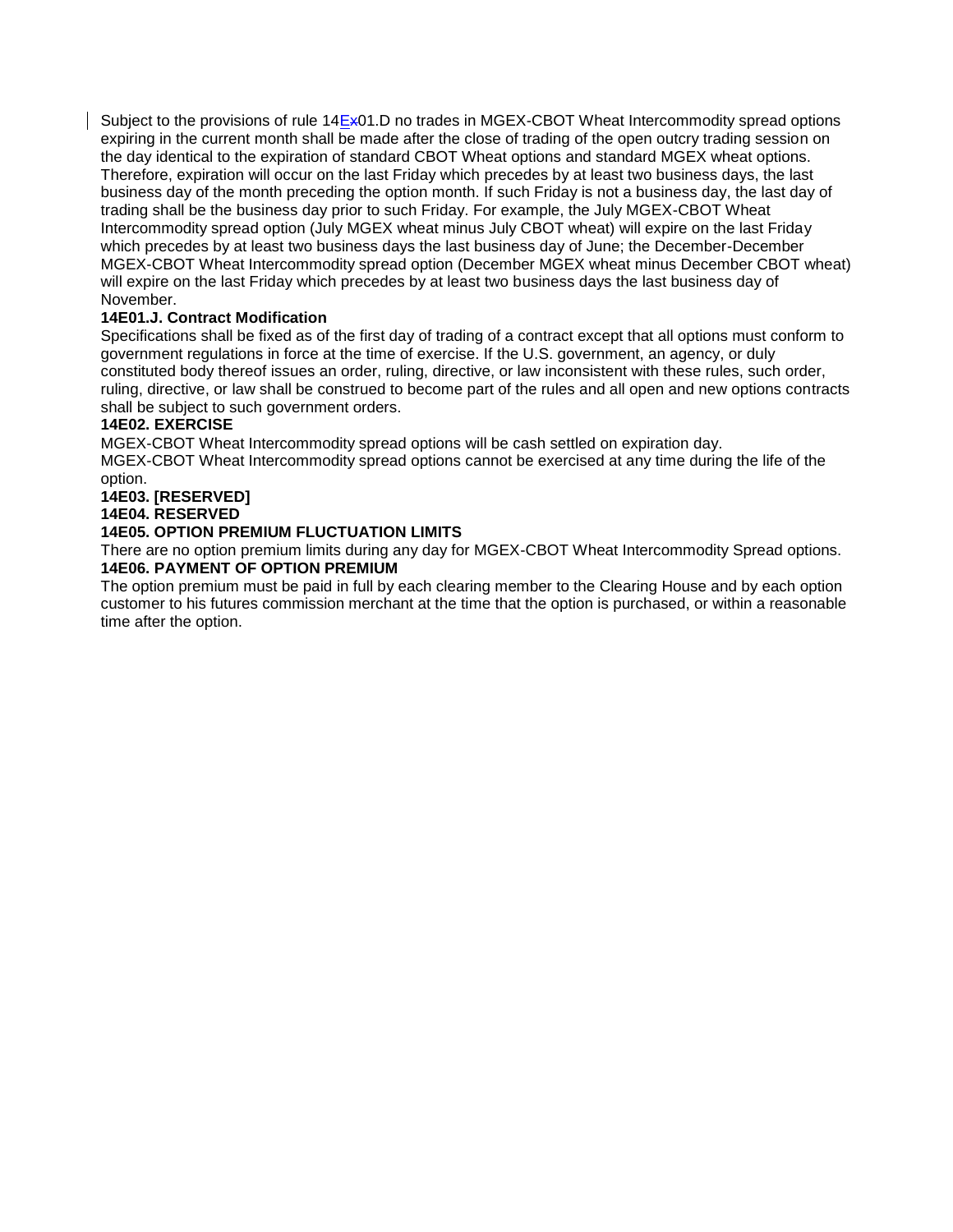#### **Chapter 14F**

#### **KC HRWBT-CBOT Wheat Intercommodity Spread Options**

#### **14F100. SCOPE OF CHAPTER**

This chapter is limited in application to put and call options on KC HRWBT-CBOT Wheat Intercommodity spreads. In addition to the rules of this chapter, transactions in KC HRWBT-CBOT wheat spread options shall be subject to the general rules of the Exchange insofar as applicable.

### **14F101. OPTIONS CHARACTERISTICS**

### **14F101.A. Contract Months**

Trading in KC HRWBT-CBOT Wheat Intercommodity spread options may be scheduled in such months as determined by the Exchange.

#### **14F101.B. Trading Unit**

One KC HRWBT-CBOT Wheat Intercommodity spread option reflects the difference between the settlement price of one (1) KC HRWBT Wheat futures contract of a specified contract month on the Board of Trade of Kansas City, Missouri, Inc., and one (1) opposing CBOT Wheat futures contract of a specified contract month on the Board of Trade of the City of Chicago, Inc.

The KC HRWBT-CBOT Wheat Intercommodity spread is calculated in cents/bushel as:

KC HRWBT Wheat futures price in cents/bu – CBOT Wheat futures price in cents/bu.

#### **14F101.C. Minimum Fluctuations**

The premium for KC HRWBT-CBOT Wheat Intercommodity spread options shall be in multiples of oneeighth (1/8) of one cent per bushel, or six dollars and twenty five cents (\$6.250) per contract. However, a position may be initiated or liquidated in KC HRWBT-CBOT Wheat Intercommodity spread

options at premiums ranging from \$1.00 to \$6.00, in \$1.00 increments per option contract.

# **14F101.D. Trading Hours**

The hours for trading of KC HRWBT-CBOT Wheat Intercommodity spread options contracts shall be determined by the Exchange. KC HRWBT-CBOT Wheat Intercommodity spread options shall be opened and closed for all months and strike prices simultaneously.

#### **14F101.E. Exercise Prices**

Trading shall be conducted for put and call options with strike prices in integral multiples of five cents per bushel per KC HRWBT-CBOT Wheat Intercommodity spread option. At the commencement of trading for such option contracts, the following strike prices shall be listed: one with a strike price closest to the

difference between the previous day's specified corresponding KC HRWBT-CBOT Wheat settlement prices (the at-the-money strike); the next ten consecutive higher and the next ten consecutive lower strike prices from the at-the-money strike. If the difference between the previous day's settlement prices is midway between two strike prices, the closest price shall be the larger of the two. New strike prices will be added through time to assure ten strikes above and below the at the money strike. When a new strike price is added for an option contract month, the same strike price will be added to all option contract months for which that strike price is not already listed.

All strikes will be listed prior to the opening of trading on the following business day. Upon demand and at the discretion of the Exchange, new out-of-current-range strike prices at regularly defined intervals may be added for trading on as soon as possible basis.

The Exchange may modify the procedures for the introduction of strikes as it deems appropriate in order to respond to market conditions.

#### **14F101.F. Position Limits, Exemptions, Position Accountability and Reportable Levels**

The applicable position limits and/or accountability levels, in addition to the reportable levels, are set forth in the Position Limit, Position Accountability and Reportable Level Table in the Interpretations & Special Notices Section of Chapter 5.

A Person seeking an exemption from position limits for bona fide commercial purposes shall apply to the Market Regulation Department on forms provided by the Exchange, and the Market Regulation Department may grant qualified exemptions in its sole discretion.

Refer to Rule 559 for requirements concerning the aggregation of positions and allowable exemptions from the specified position limits.

**14F101.G. Reserved 14F101.H. Reserved 14F101.I. Termination of Trading**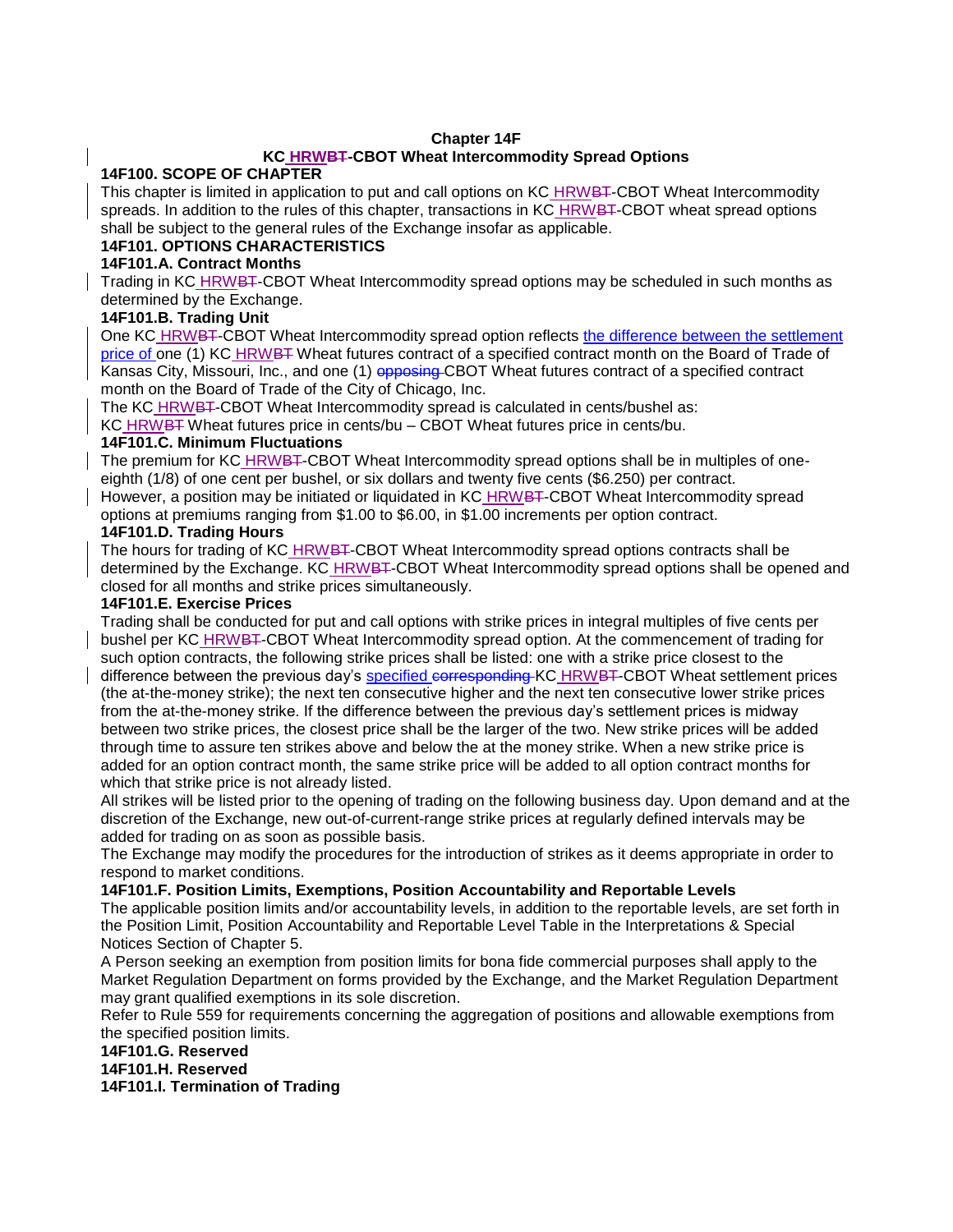Subject to the provisions of rule 14Fx01.D no trades in KC HRWBT-CBOT Wheat Intercommodity spread options expiring in the current month shall be made after the close of trading of the open outcry trading session on the day identical to the expiration of standard CBOT Wheat options and standard KC HRWBT wheat options. Therefore, expiration will occur on the last Friday which precedes by at least two business days, the last business day of the month preceding the option month. If such Friday is not a business day, the last day of trading shall be the business day prior to such Friday. For example, the July KC HRWBT-CBOT Wheat Intercommodity spread option (July KC HRWBT wheat minus July CBOT wheat) will expire on the last Friday which precedes by at least two business days the last business day of June; the December-December KC HRWBT-CBOT Wheat Intercommodity spread option (December KC HRWBT wheat minus December CBOT wheat) will expire on the last Friday which precedes by at least two business days the last business day of November.

# **14F101.J. Contract Modification**

Specifications shall be fixed as of the first day of trading of a contract except that all options must conform to government regulations in force at the time of exercise. If the U.S. government, an agency, or duly constituted body thereof issues an order, ruling, directive, or law inconsistent with these rules, such order, ruling, directive, or law shall be construed to become part of the rules and all open and new options contracts shall be subject to such government orders.

#### **14F102. EXERCISE**

KC HRWBT-CBOT Wheat Intercommodity spread options will be cash settled on expiration day.

KC HRWBT-CBOT Wheat Intercommodity spread options cannot be exercised at any time during the life of the option.

# **14F103. ACTS OF GOVERNMENT, ACTS OF GOD AND OTHER EMERGENCIES**

(Refer to Rule 701.).

**14F104. RESERVED** 

# **14F105. OPTION PREMIUM FLUCTUATION LIMITS**

There are no option premium limits during any day for KC HRWBT-CBOT Wheat Intercommodity Spread options.

#### **14F106. PAYMENT OF OPTION PREMIUM**

The option premium must be paid in full by each clearing member to the Clearing House and by each option customer to his futures commission merchant at the time that the option is purchased, or within a reasonable time after the option is purchased.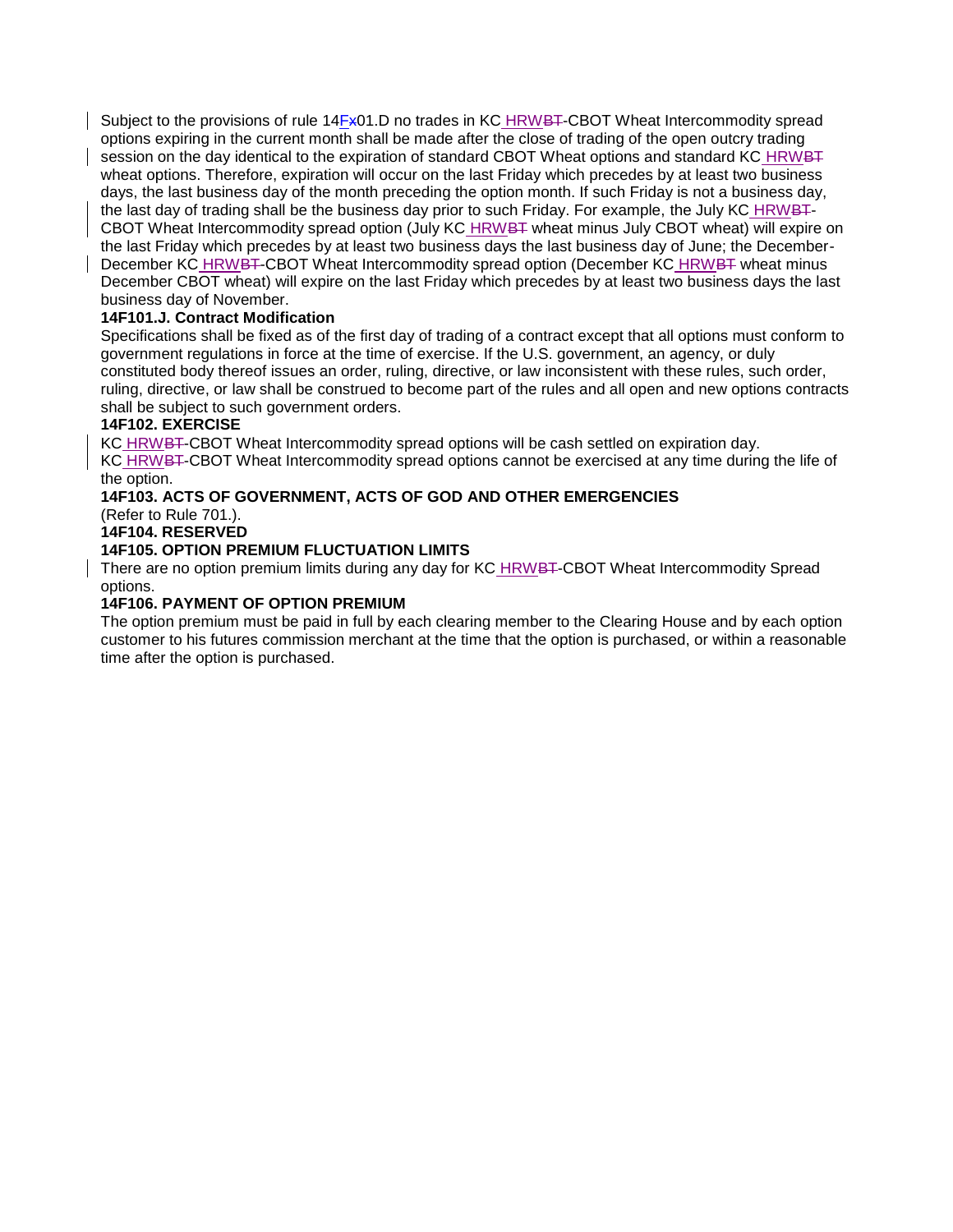#### **Chapter 14K**

# **MGEX-KC HRW Wheat Intercommodity Spread Options**

#### **14K00. SCOPE OF CHAPTER**

This chapter is limited in application to put and call options on MGEX-KC HRW Wheat Intercommodity spreads. In addition to the rules of this chapter, transactions in MGEX-KC HRW wheat spread options shall be subject to the general rules of the Exchange insofar as applicable.

### **14K01. OPTIONS CHARACTERISTICS**

#### **14K01.A. Contract Months**

Trading in MGEX-KC HRW Wheat Intercommodity spread options may be scheduled in such months as determined by the Exchange.

# **14K01.B. Trading Unit**

One MGEX-KC HRW Wheat Intercommodity spread option reflects the difference between the settlement price of one (1) MGEX Wheat futures contract of a specified contract month on the Minneapolis Grain Exchange, Inc, and one (1) opposing KC HRW Wheat futures contract of a specified contract month on the Board of Trade of the City of Chicago Kansas City, Missouri, Inc.

The MGEX-KC HRW Wheat Intercommodity spread is calculated in cents/bushel as:

MGEX Wheat futures price in cents/bu – KC HRW Wheat futures price in cents/bu.

# **14K01.C. Minimum Fluctuations**

The premium for MGEX-KC HRW Wheat Intercommodity spread options shall be in multiples of one-eighth (1/8) of one cent per bushel, or six dollars and twenty five cents (\$6.250) per contract.

However, a position may be initiated or liquidated in MGEX-KC HRW Wheat Intercommodity spread options at premiums ranging from \$1.00 to \$6.00, in \$1.00 increments per option contract.

#### **14K01.D. Trading Hours**

The hours for trading of MGEX-KC HRW Wheat Intercommodity spread options contracts shall be determined by the Exchange. MGEX-KC HRW Wheat Intercommodity spread options shall be opened and closed for all months and strike prices simultaneously.

#### **14K01.E. Exercise Prices**

Trading shall be conducted for put and call options with strike prices in integral multiples of five cents per bushel per MGEX-KC HRW Wheat Intercommodity spread option. At the commencement of trading for such option contracts, the following strike prices shall be listed: one with a strike price closest to the difference between the previous day's specified corresponding MGEX-KC HRW Wheat settlement prices (the at-themoney strike); the next ten consecutive higher and the next ten consecutive lower strike prices from the atthe-money strike. If the difference between the previous day's settlement prices is midway between two strike prices, the closest price shall be the larger of the two. New strike prices will be added through time to assure ten strikes above and below the at-the-money strike. When a new strike price is added for an option contract month, the same strike price will be added to all option contract months for which that strike price is not already listed.

All strikes will be listed prior to the opening of trading on the following business day. Upon demand and at the discretion of the Exchange, new out-of-current-range strike prices at regularly defined intervals may be added for trading on as soon as possible basis.

The Exchange may modify the procedures for the introduction of strikes as it deems appropriate in order to respond to market conditions.

# **14K01.F. Position Limits, Exemptions, Position Accountability and Reportable Levels**

The applicable position limits and/or accountability levels, in addition to the reportable levels, are set forth in the Position Limit, Position Accountability and Reportable Level Table in the Interpretations & Special Notices Section of Chapter 5.

A Person seeking an exemption from position limits for bona fide commercial purposes shall apply to the Market Regulation Department on forms provided by the Exchange, and the Market Regulation Department may grant qualified exemptions in its sole discretion.

Refer to Rule 559 for requirements concerning the aggregation of positions and allowable exemptions from the specified position limits.

# **14K01.G. Reserved**

**14K01.H. Reserved** 

**14K01.I. Termination of Trading**